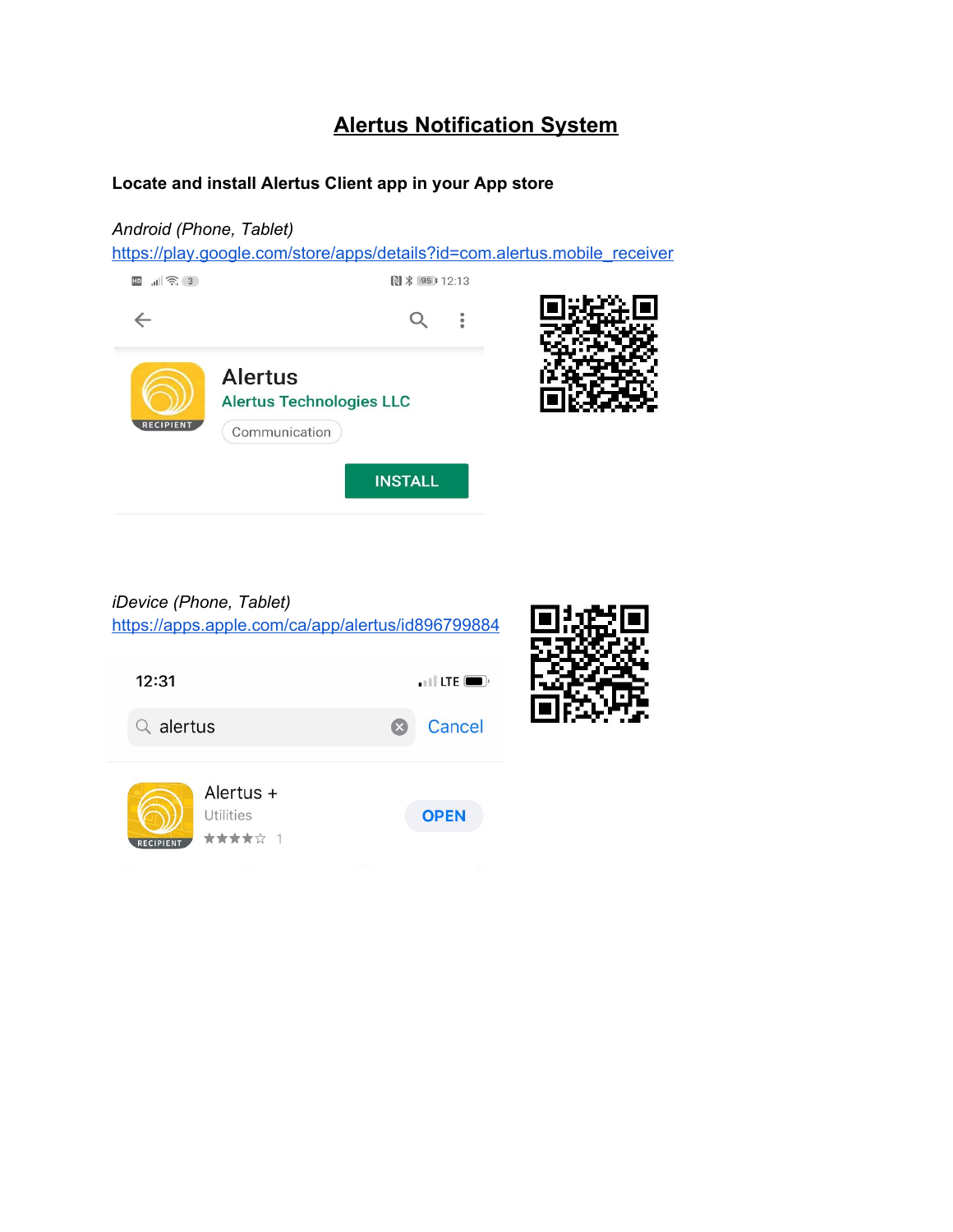### Once installed, open the Alertus app When presented with the following screen enter: **Sperd#1**

| ■ 删除2                          | 图 》 56 11:35 |
|--------------------------------|--------------|
| <b>Sign Up</b>                 |              |
| <b>Enter Organization Code</b> |              |
| <b>Continue</b>                |              |

You will be asked to enter an email address and a pin number. Please use a valid email address. The pin is **3323**.

| $\mathbf{E}$ $\mathbf{E}$ $\mathbf{E}$ $\mathbf{E}$ $\mathbf{E}$ $\mathbf{E}$ | 图 米 56 11:35 |  |  |  |  |  |  |
|-------------------------------------------------------------------------------|--------------|--|--|--|--|--|--|
| <b>Sign Up</b>                                                                |              |  |  |  |  |  |  |
| Enter your PIN and email to register for alerts<br>from<br>null               |              |  |  |  |  |  |  |
| PIN                                                                           |              |  |  |  |  |  |  |
| Email                                                                         |              |  |  |  |  |  |  |
| <b>Register</b>                                                               |              |  |  |  |  |  |  |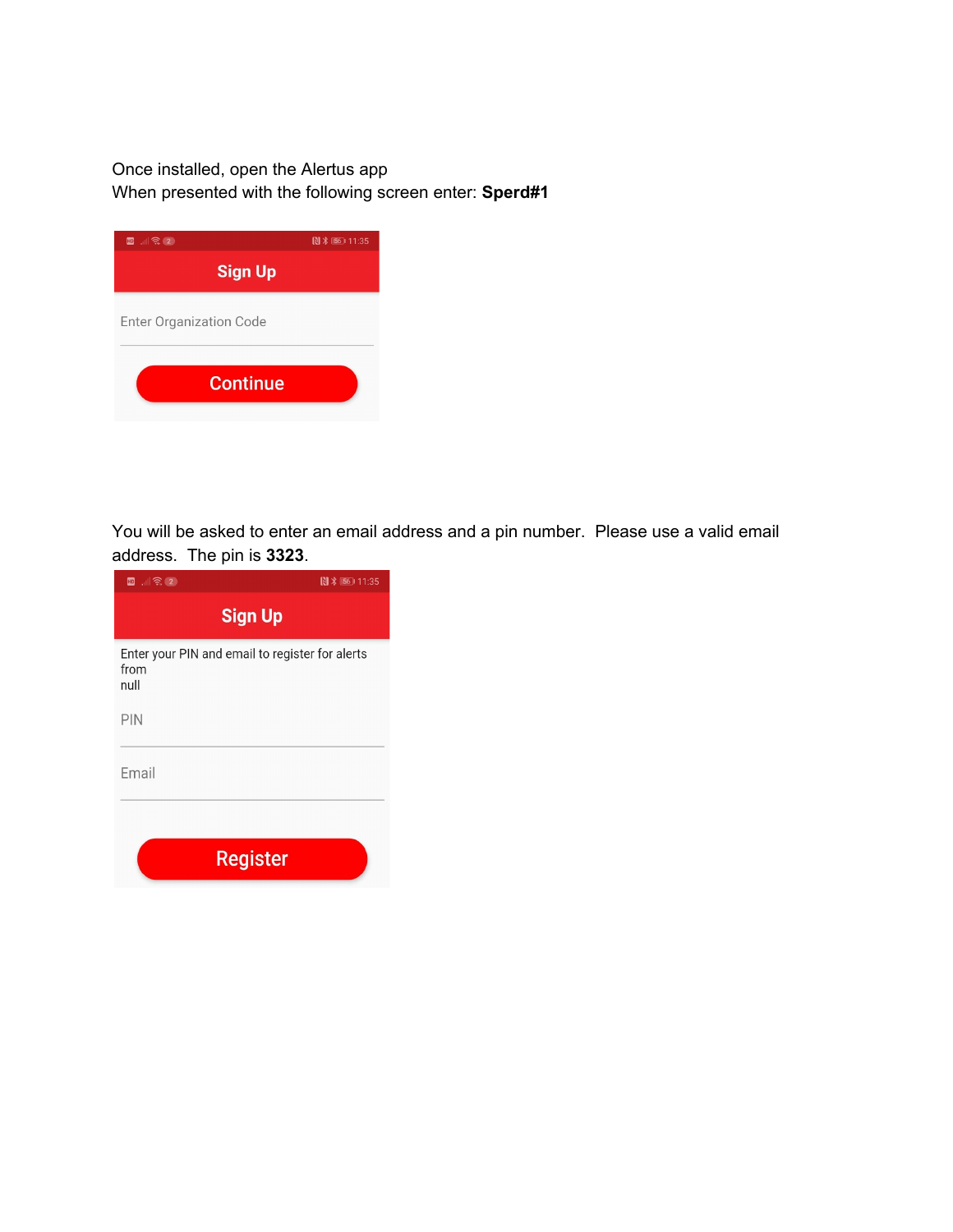An email will be sent to you with a link to confirm the email address is valid. Click on the link.



8qWT2mnLffAUSd/verify\_email? token=RNrlhaY8AJPJpQXK10ynM5ld s&username=user\_sperd%231\_2020 0107113613.237148